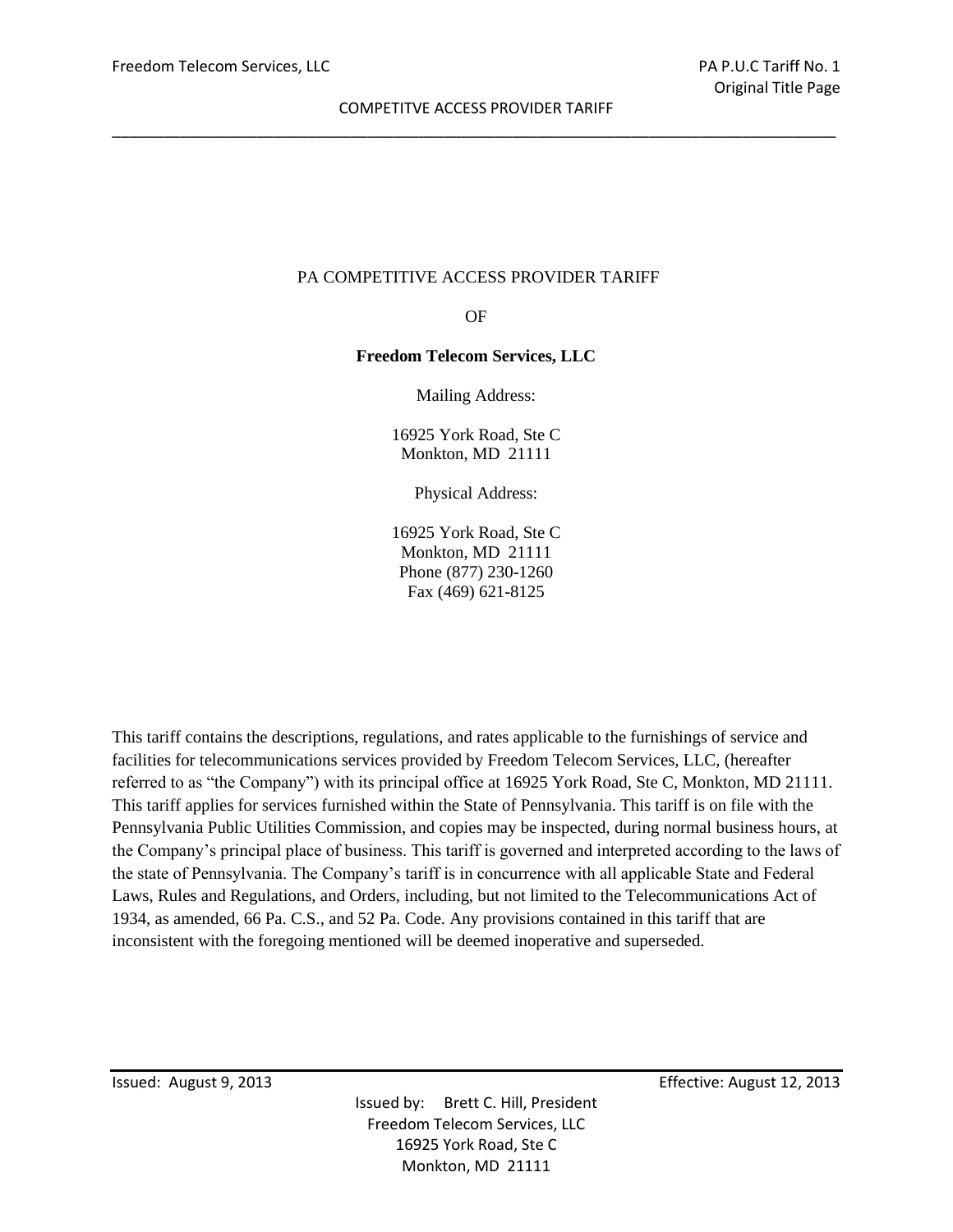# LIST OF MODIFICATIONS

The Title Page and Pages 1 to 18 inclusive are effective as of the date shown. Original and revised pages as names below comprise all changes from the original tariff that are in effect in the hereof:.

| Revision |
|----------|
| Original |
| Original |
| Original |
| Original |
| Original |
| Original |
| Original |
| Original |
| Original |
| Original |
| Original |
| Original |
| Original |
| Original |
| Original |
| Original |
| Original |
| Original |
| Original |
|          |

Issued by: Brett C. Hill, President Freedom Telecom Services, LLC 16925 York Road, Ste C Monkton, MD 21111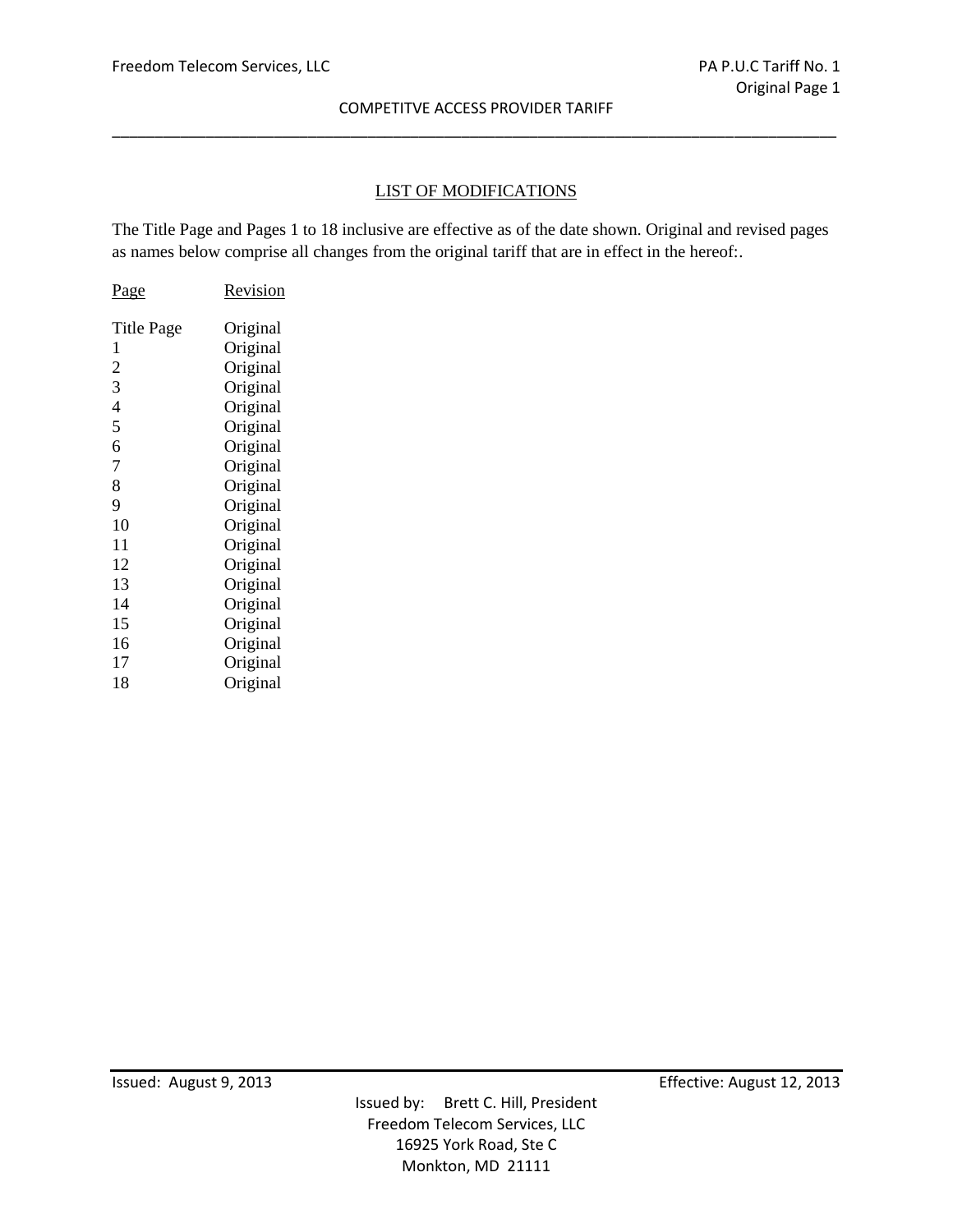# COMPETITVE ACCESS PROVIDER TARIFF

# **TABLE OF CONTENTS**

| <b>Section 1</b> |  |
|------------------|--|
|                  |  |
| <b>Section 2</b> |  |
|                  |  |
|                  |  |
|                  |  |
|                  |  |
|                  |  |
|                  |  |
|                  |  |
|                  |  |
|                  |  |
|                  |  |
|                  |  |
|                  |  |
| 2.8 Validation   |  |
|                  |  |
|                  |  |
|                  |  |
|                  |  |
|                  |  |
|                  |  |
|                  |  |
|                  |  |
|                  |  |
|                  |  |
|                  |  |
|                  |  |
|                  |  |
|                  |  |
|                  |  |
|                  |  |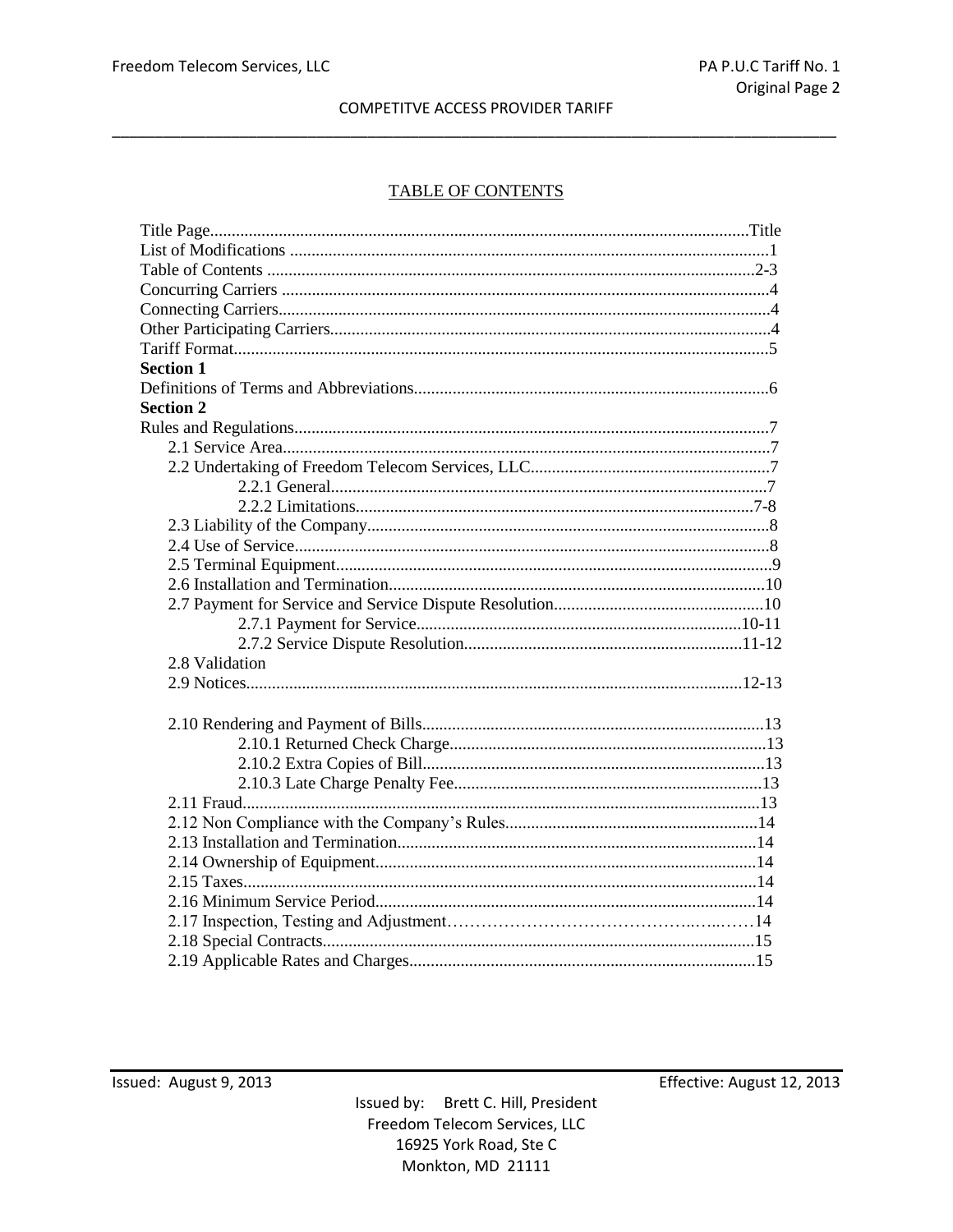# TABLE OF CONTENTS (CONT'D)

# **Section 3**

# **Section 4**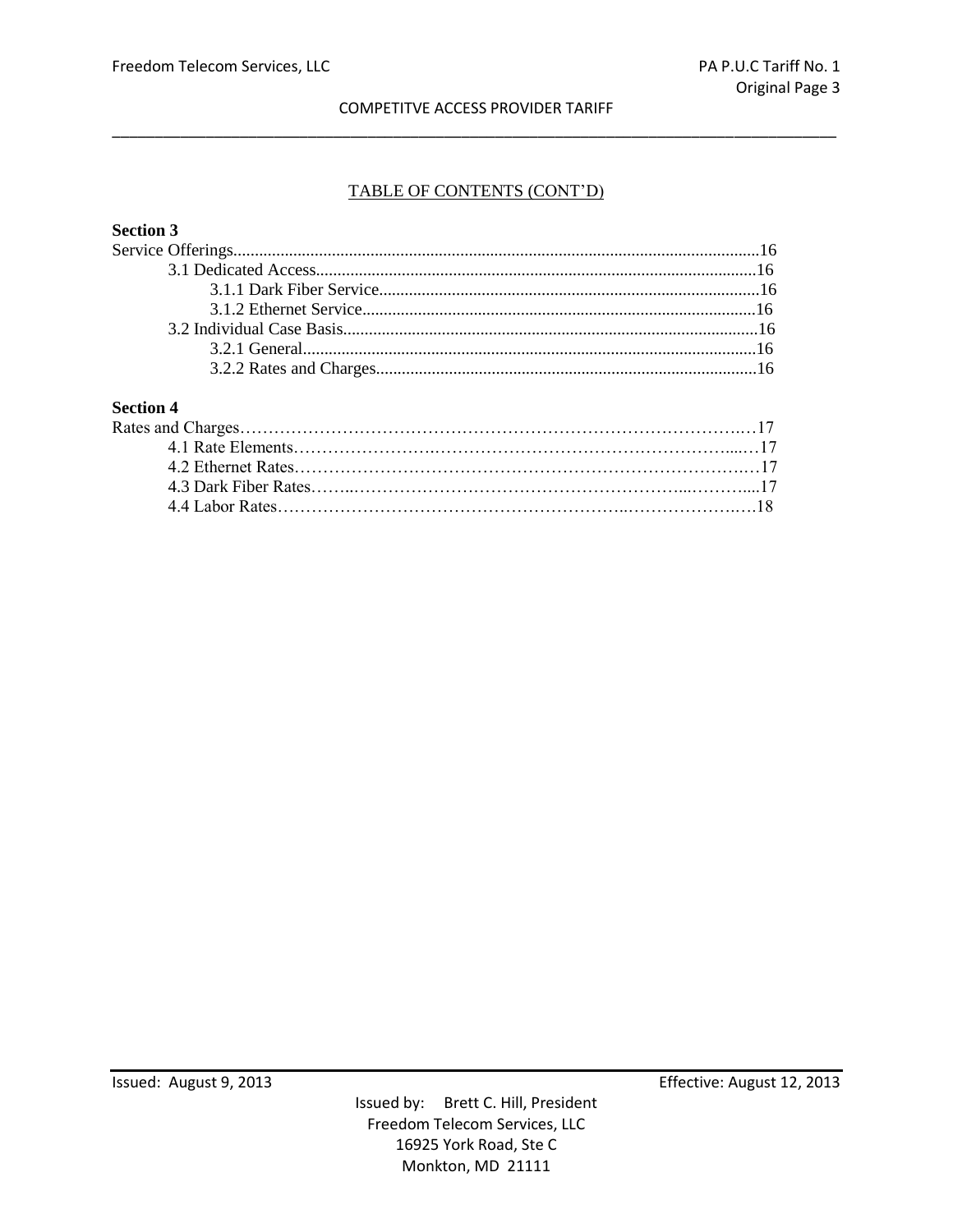# **CONCURRING CARRIERS**

# **NONE**

# **CONNECTING CARRIERS**

# **NONE**

# **OTHER PARTICIPATING CARRIERS**

**NONE** 

Issued by: Brett C. Hill, President Freedom Telecom Services, LLC 16925 York Road, Ste C Monkton, MD 21111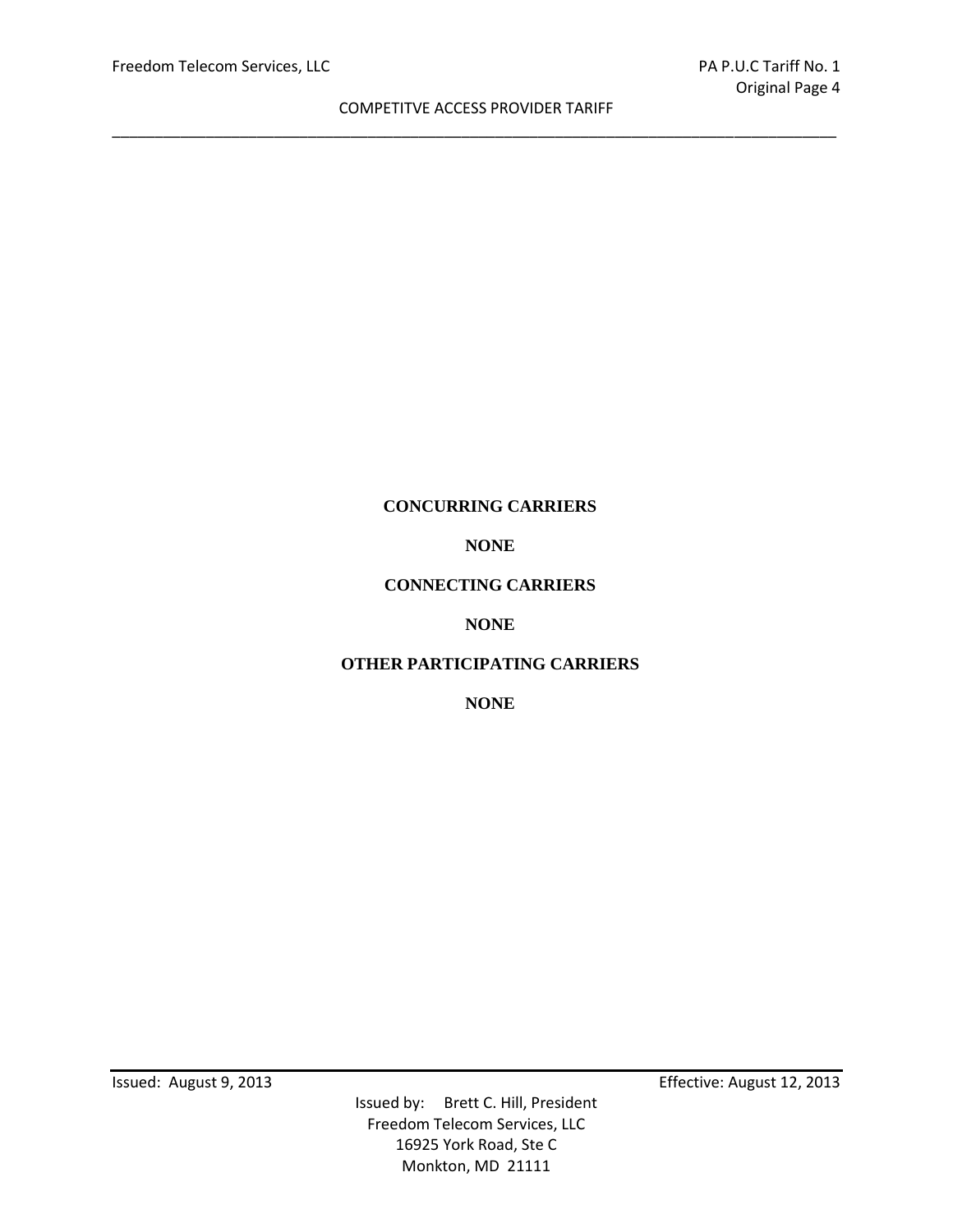# TARIFF FORMAT

Sheet Numbering – Sheet numbers appear in the upper right hand corner of the sheet. Sheets are numbered sequentially and from time to time new sheets may be added to the tariff. When a new sheet is added between existing sheets, a decimal is added to the preceding sheet number. For example, a new page added between Sheets 3 and 4 would be numbered 3.1

Explanation of Symbols – When changes are made in any tariff sheet, a revised sheet will be issued canceling the tariff sheet affected. Changes will be identified on the revised sheet(s) through the use of the following symbols:

- (C) Change
- (D) Decrease in rate
- (I) Increase in rate

In addition to symbols for changes, each changed provision in the tariff shall contain a vertical line in the right hand margin of the page, which clearly shows the exact number of lines being changed.

Check Sheets – When a tariff filing is made within the Public Utilities Commission, an updated check sheet accompanies the tariff filing. The Check Sheet lists the pages contained in the tariff, with a crossreference to the current revision number. When new pages are added, the check sheet is changed to reflect the revision. All revisions made in a given filing are designated by an asterisk (\*). The tariff user should refer to the latest check sheet to find out if a particular page is the most current page on file with the Public Utilities Commission.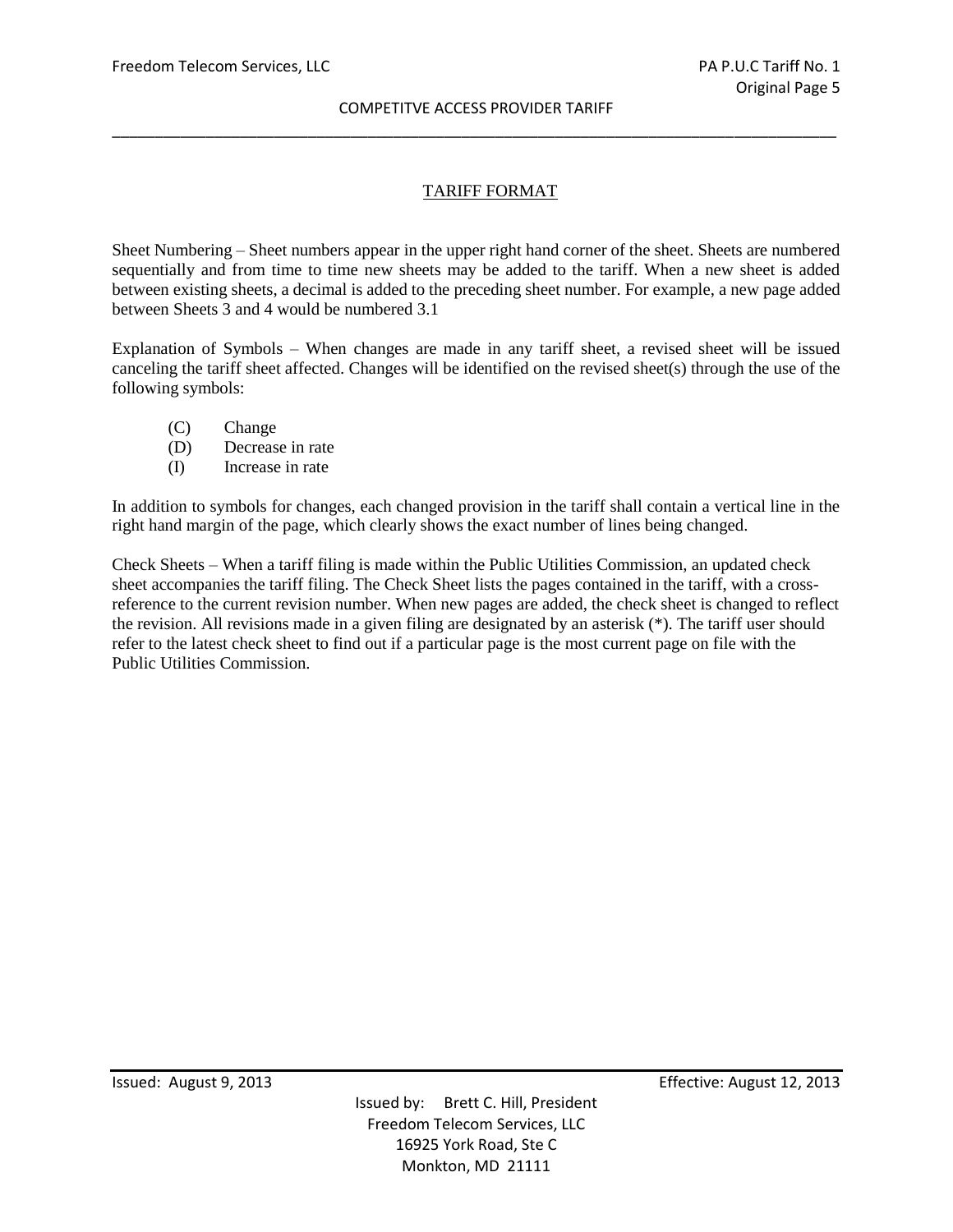### 1. DEFINITIONS OF TERMS AND ABBREVIATIONS

**Commission** – The Pennsylvania Public Utility Commission.

**Company or Carrier** – The term hereafter given to Freedom Telecom Services, LLC.

**Customer or End User** – The person, firm, corporation or other entity which establishes Private Line Service on the Company's network, subject to the terms and conditions of the Company's tariff regulations.

**Customer Provided Equipment** – Equipment or facilities provided by persons other than the Company and connected to the Company's services and/or facilities. The Customer, not the Company, shall be responsible for compliance with FCC rules, 47 CFR. Part 68, and for all maintenance of such equipment and/or facilities.

**ICB** – Individual Case Basis

**Other Common Carrier** – A person, firm, corporation, or entity regulated by the Pennsylvania PUC or the FCC which subscribes to carriers' communications services and facilities and resells these communications services and facilities to the public for a profit.

**Rate Center** – A geographic point from which the vertical and horizontal coordinate is used in calculation of airline mileage for the purpose of rating a call.

**Telecommunications** – The transmission subject to the transmission capabilities of the service, data, signaling, metering, or other similar communications.

Issued by: Brett C. Hill, President Freedom Telecom Services, LLC 16925 York Road, Ste C Monkton, MD 21111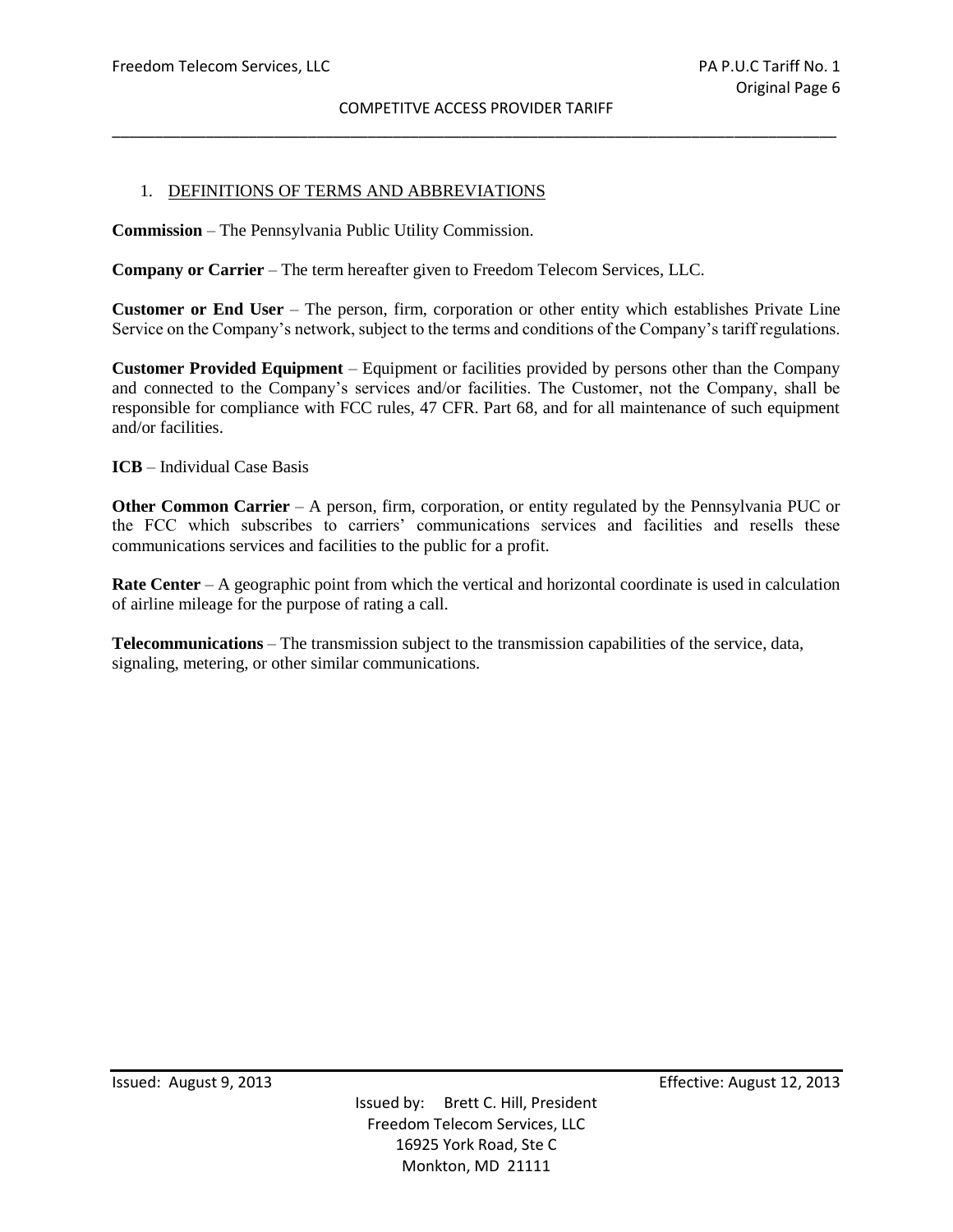## 2. RULES AND REGULATIONS

## **2.1 Service Area**

Service is being offered for origination and termination throughout the entire State of Pennsylvania.

### **2.2 Undertaking of Freedom Telecom Services, LLC**

#### **2.2.1 General**

Freedom Telecom Services, LLC services and facilities are furnished for communications originating at specified points within the State of Pennsylvania under terms of this tariff.

The Company installs, operates, and maintains the communications services provided herein under in accordance with the terms and conditions set forth under this tariff. Services provided herein under will be provided over facilities leased by the Company from other carriers or entities and/or owned and operated by the Company for the completion of service within the State of Pennsylvania. The Company may act as the Subscriber's agent for ordering access connection facilities provided by other carriers or entities, when authorized by the Subscriber, to allow connection of a Subscriber's location to the network. The Subscriber shall be responsible for all charges due for such service arrangement.

The Company's services and facilities are provided on a monthly basis unless otherwise stated, and are available twenty-four hours per day, seven days per week.

#### **2.2.2 Limitations**

- A. Service is offered subject to the availability of the necessary facilities and equipment, or both facilities and equipment, and subject to the provisions of this tariff. Freedom Telecom Services, LLC reserves the right to negotiate special terms and conditions (i.e., special promotions) with particular customers providing agreement is reached and signed with the customer.
- B. The Company reserves the right to discontinue or limit service when necessitated by conditions beyond its control, or when the Subscriber or Customer is using service in violation of provisions of this tariff, or in violation of the law.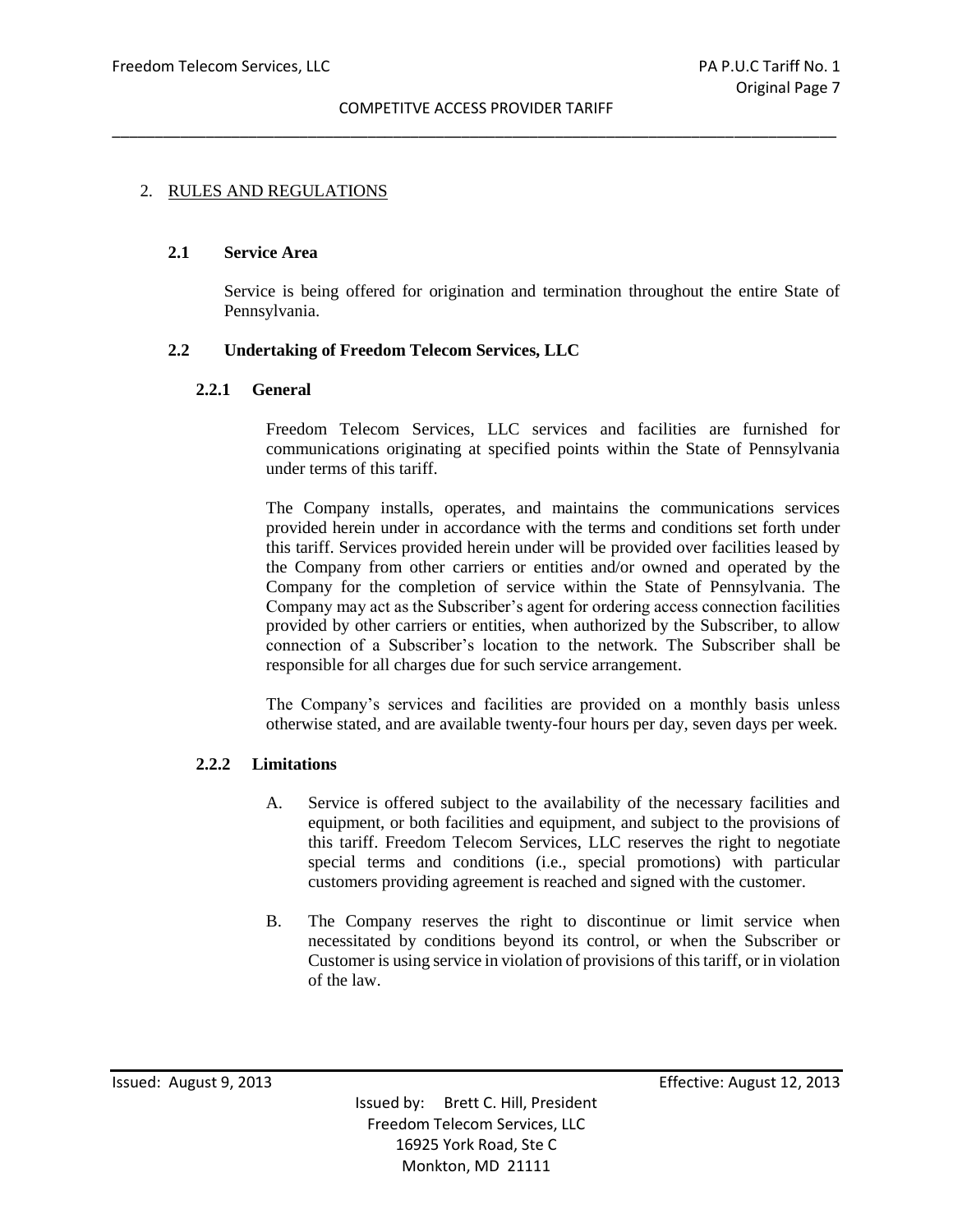### 2. RULES AND REGULATIONS (CONT'D)

#### **2.2 Undertaking of Freedom Telecom Services, LLC (continued)**

#### **2.2.2 Limitations (continued)**

- C. The Company does not undertake to transmit messages, but offers the use of facilities when available, and will not be liable for errors in transmission or for failure to establish connections.
- D. All Facilities provided under this tariff are directly controlled by the Company and the Subscriber may not transfer or assign the use of service or facilities without the express written consent of the Company. Such transfer or assignment shall only apply where there is no interruption of the use or location of the service or facilities.
- E. Prior written permission from the Company is required before any assignment or transfer. All regulations and conditions contained in this tariff shall apply to all such permitted assignees or transferees, as well as all conditions of service.

# **2.3 Liability of the Company**

The Commission will only approve tariff provisions regarding limitation of liability consistent with law. The Commission does not have jurisdiction over the award of monetary damages. Tariff provisions, if any, contained in this tariff regarding this matter that are inconsistent with any applicable law and rules and regulations will be deemed inoperative and superseded.

Any claim against the public utility and/or public utility's customer regarding liability outside of the limited scope of this tariff and monetary damages must be filed in court. The court will determine liability and monetary damages. The Commission may impose fine or penalty on the public utility to the extent provided for by the Public Utility Code.

### **2.4 Use of Service**

Service provided under this tariff may be used for any lawful purpose for which the service is technically suited.

The Company reserves the right to discontinue service, limit service, or to impose requirements on Subscribers, consistent with all applicable provisions of 66 Pa. C.S., 52 Pa. Code, and the Commission's determinations.

Issued: August 9, 2013 Effective: August 12, 2013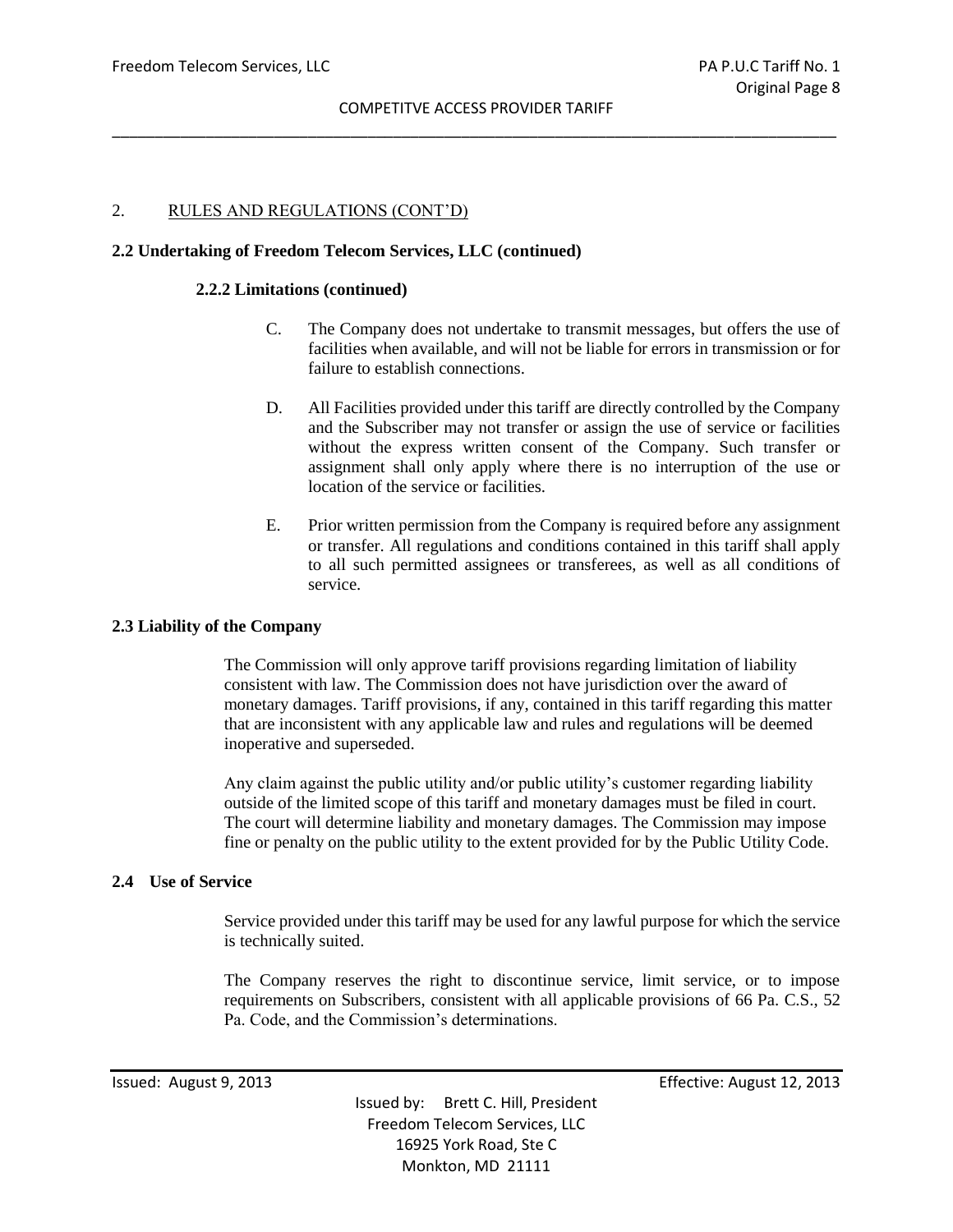Issued by: Brett C. Hill, President Freedom Telecom Services, LLC 16925 York Road, Ste C Monkton, MD 21111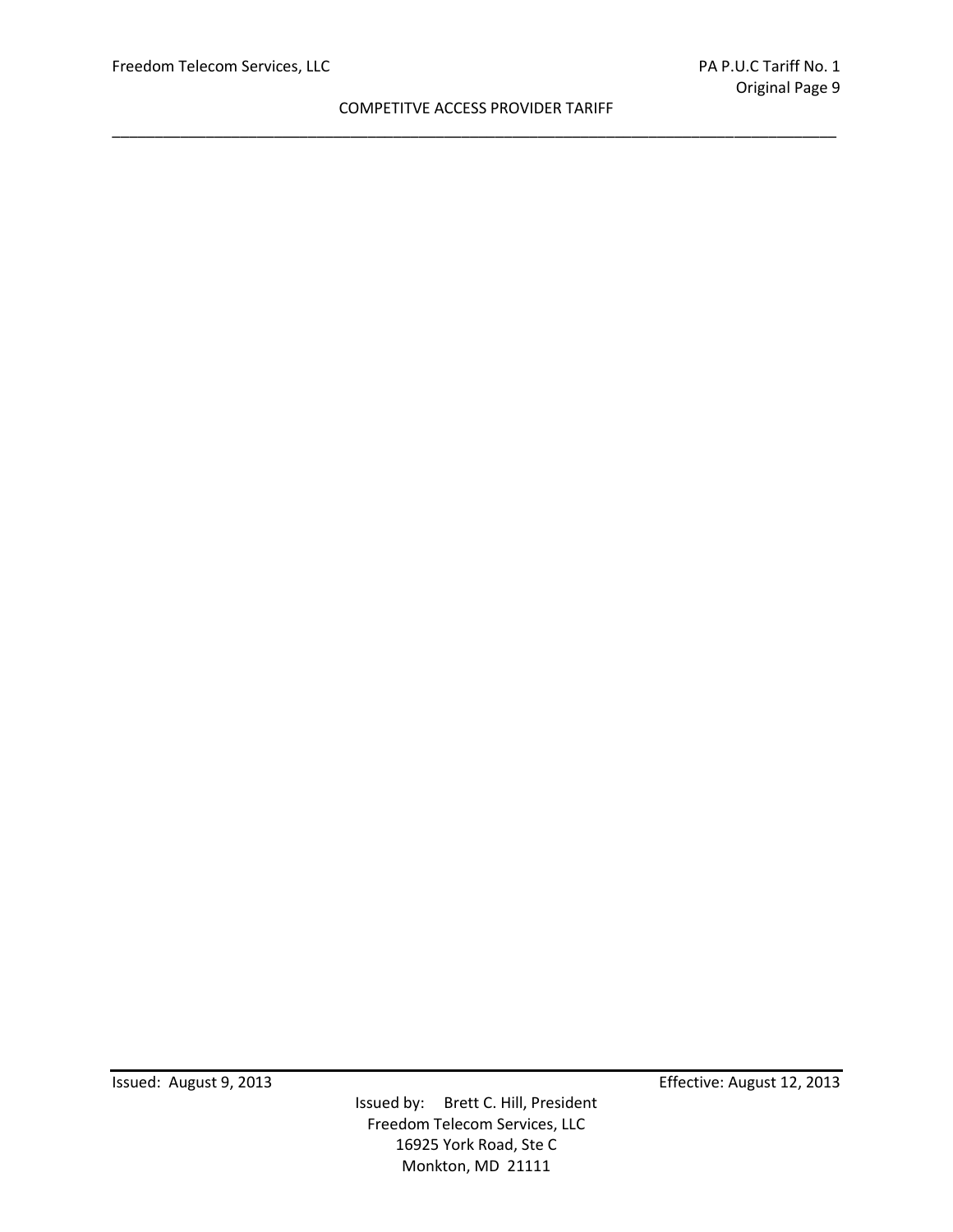#### **2.5 Terminal Equipment**

The Company's facilities and service may be used with or terminated in Subscriber-provided terminal equipment or Subscriber-provided communications systems, such as a PBX. Such terminal equipment shall be furnished and maintained at the expense of the Subscriber, except as otherwise provided. The Subscriber is responsible for all costs at his or her premises, including personnel, wiring, electrical power, and the like, incurred in the use of the Company's service. Additional protective equipment, if needed, shall be employed at the Customer's expense.

- A. When such terminal equipment is used, the equipment shall comply with the minimum protective criteria set forth in Subpart B of the Federal Communications Commission's Rules (47 C.F.R.  $68.100 - 68.110$ ) and shall not interfere with service furnished to other customers.
- B. The Customer shall ensure that his terminal equipment is properly interfaced with the Company's facilities, that the signals emitted into the Company's facilities are of the proper mode, bandwidth, power, data speed, and signal level for the intended use of the customer, and that the signals do not damage the Company's equipment, injure personnel or degrade service to other Customers.
- C. If the Customer fails to maintain and operate his terminal equipment properly, resulting in the occurrence or possibility of harm to the Company's equipment, personnel, or the quality of service to other Customers, may, upon written notice, require the use of protective equipment at the customer's expense. If this fails to produce satisfactory quality and safety of service, the Company may, upon written notice, terminate the customer's service immediately.
- D. The Customer shall not remove, dismantle, modify, repair, or otherwise tamper with any Company-owned terminal equipment. Customer shall be liable for any loss or damage to the Company's Equipment or any third party, or from any cause whatsoever, other than the actions of normal wear and tear resulting the proper use of the Company's Equipment excepted. The Customer shall, at reasonable times, provide the Company access to its premises for the purpose of installing, maintaining, inspecting and removing the Company's equipment.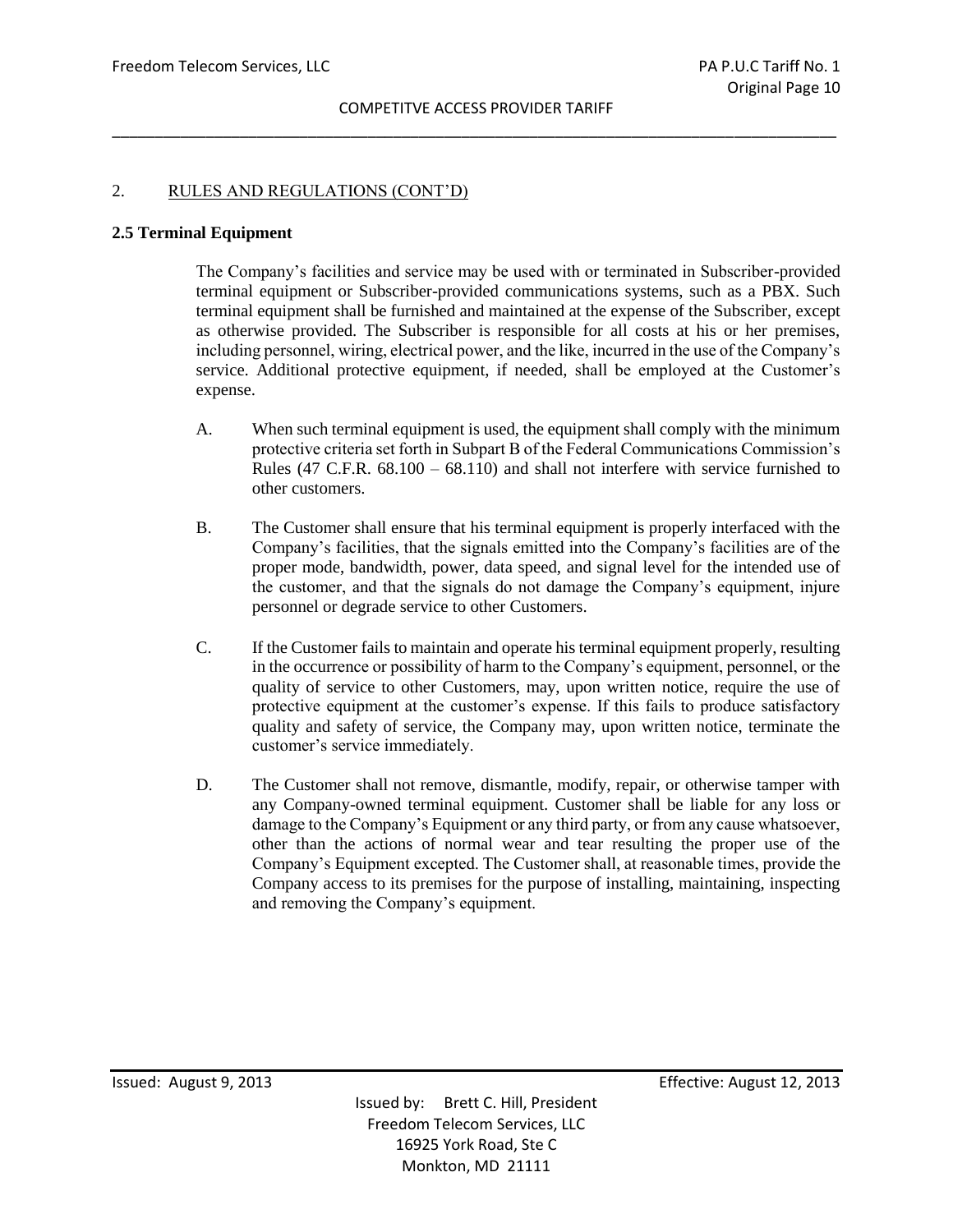#### **2.6 Installation and Termination**

### **Subscriber Service Contract**

Subscribers are required to contract for the various services offered by the Company. Contracts may be granted up to a term of two hundred forty (240) months. All services offered are subject to the Public Utilities Commission of the State of Pennsylvania Rules and Regulations as they apply.

#### **2.7 Payment for Service and Service Dispute Resolution**

## **2.7.1 Payment for Service**

All charges due by the Customer are payable to any agency duly authorized to receive such payments. Billing and payment for services will be consistent with all applicable provisions of 52 Pa. Code, specially, 52 Pa. Code § 64.1, *et seq*., regarding Standards and Billing Practices. Any objections to billed charges must be promptly reported to the Company or its billing agent

Billing is payable upon receipt. Bills will be deemed delinquent if not paid within thirty (30) days from the bill date. However, the Company may demand immediate payment under the following circumstances:

- A. Where service is terminated or abandoned.
- B. Where the Company has reason to believe that a business subscriber is about to go out of business or that bankruptcy is imminent for that customer.
- C. When a bill for the immediately preceding billing cycle is issued and the Subscriber is delinquent in his payment for the billing cycle(s) preceding the immediately preceding billing cycle.

The demand for immediate payment will be accompanied by a bill which itemizes or summarizes the charges for which payment is demanded, or, if the demand is made orally, an itemized or summarized bill will be mailed or delivered to the customer within three (3) days after the demand is made.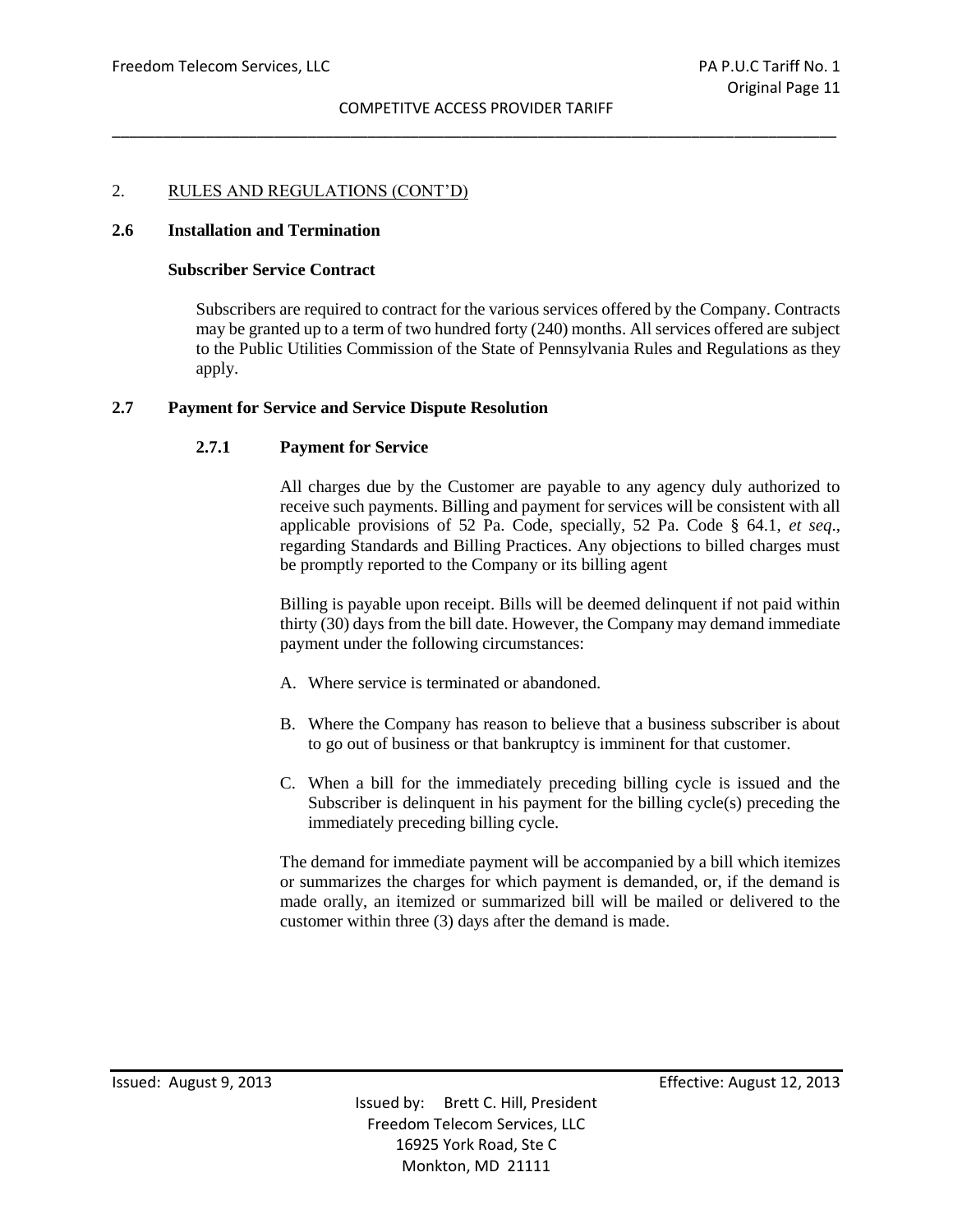### **2.7 Payment for Service and Service Dispute Resolution (continued)**

#### **2.7.1 Payment for Service (continued)**

The Customer is responsible for payment of all charges for services furnished to the Customer. Charges for all installation, removal, equipment security deposits, moves and rearrangements are payable upon demand by the Company. Recurring charges and non-recurring charges, if any, are billed in advance and shall not be prorated for any period shorter than the minimum service period. This information will be disclosed in a written contract or service agreement.

All applicable taxes, charges, exactions, fees or the like which must be paid to any governmental authority for the provision, use, consumption, or enjoyment of service and which may be charged directly to the consumer will be separately stated on the Customer's bill and collected from the Customer.

The Customer is responsible for payment of all charges for services furnished to the Customer or its joint or authorized users. This responsibility is not charged, by the virtue of any use, misuse, or abuse of the customer's service, or customerprovided systems, equipment, facilities, or services interconnected to the customer's service, which use, misuse, or abuse may be occasioned by third parties, including, without limitation, the customer's employees or other members or the public.

## **2.7.2 Service Dispute Resolution**

Any objection to billed charges should be reported to the billing agent or Company within sixty (60) days from the day the bill is issued. Adjustments to End User's bills shall be made when circumstances exist which reasonably indicate that such changes are appropriate. Customers may register any inquiry, dispute or complaint at:

> Freedom Telecom Services, LLC 16925 York Road, Ste C Monkton, MD 21111 Phone: 877-230-1260 Fax: 469-621-8125

Issued: August 9, 2013 Effective: August 12, 2013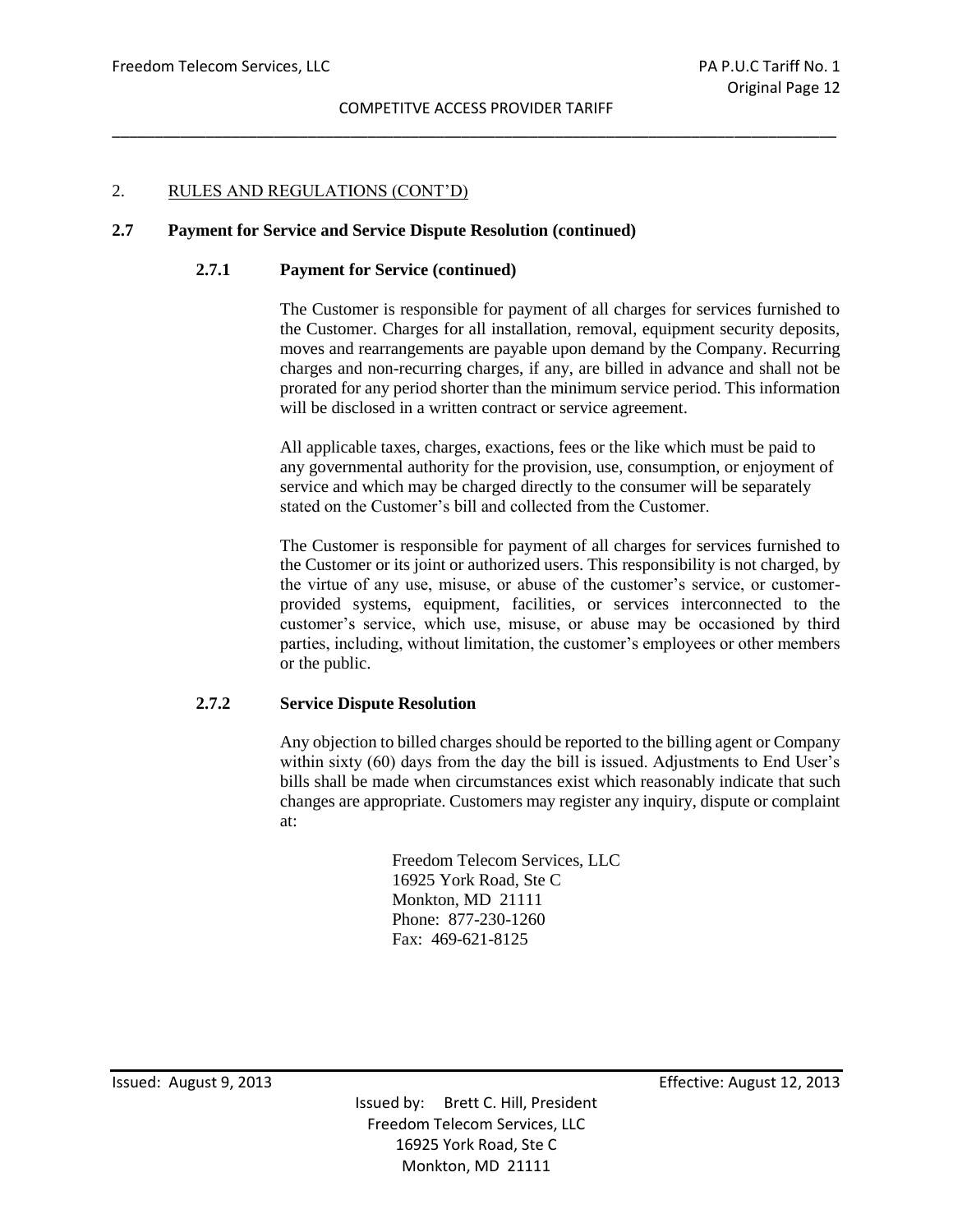# **2.7 Payment for Service and Service Dispute Resolution (continued)**

#### **2.7.2 Service Dispute Resolution (continued)**

Customers unable to resolve a dispute with the Company may submit any inquiry or complaint to the:

Bureau of Consumer Services Pennsylvania Public Utilities Commission 400 North Street PO Box 3265 Harrisburg, PA 17105-3265 Phone: 717-783-1740 Toll Free 1-800-692-7380 Fax 717-787-6641

### **2.8 Validation of Credit**

- **2.8.1** The Company reserves the right to validate the credit worthiness of customers.
- **2.8.2** The Company does not require a deposit from the Customer.
- **2.8.3** For Customers whom the Company feels an advance payment is necessary, the Company reserves the right to collect an amount not to exceed one (1) month's estimated charges as an advance payment for service. This will be applied against the next month's charges and if necessary a new advance payment will be collected for the next month. Federal, State or Municipal governmental agencies may not be required to make advance payments.

## **2.9 Notices**

### **Notice to the Customer**

Notices from the Company to a Customer normally will be given in writing, either delivered or mailed to the Customer's address of record.

In emergencies, where delay may result in impaired service or in hazards to the Customer, the public, or the Company's Facilities, the Company may resort to verbal notices given by telephone, radiotelephone, personal contact, or other means of communication.

Issued: August 9, 2013 Effective: August 12, 2013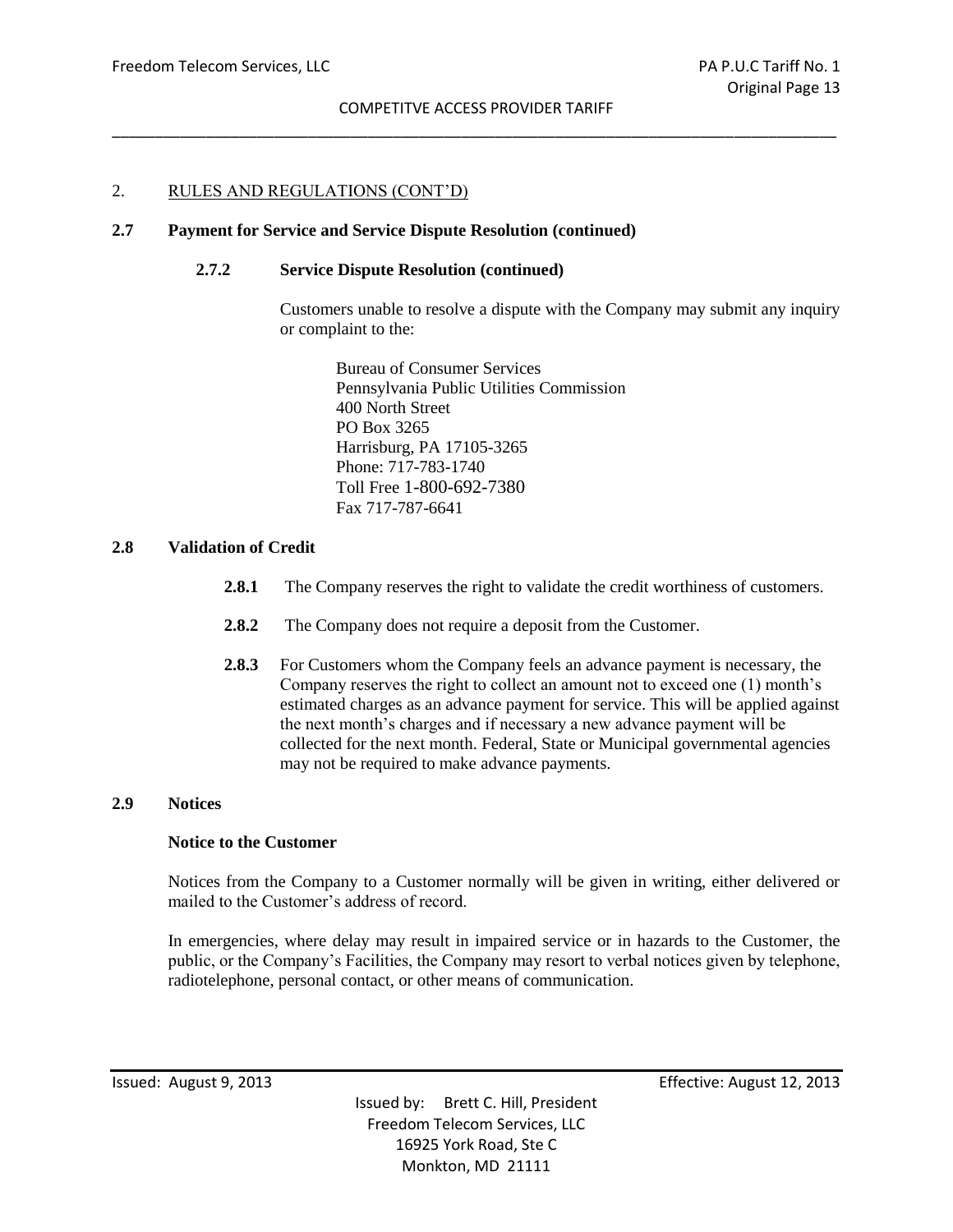#### **2.9 Notices (continued)**

Notices from a Customer to the Company may be given verbally by the Customer or the Customer's authorized agent at the Company's office, or by written communication mailed thereto. Written notice is required when specified in tariff schedules in any written agreement.

#### **2.10 Rendering and Payment of Bills**

## **2.10.1 Returned Check Charge**

When a payment for service is made by check, draft, or similar negotiable instrument, a returned check charge of \$16 will be made by the Company for each such item returned unpaid by a bank to the Company for any reason, in accordance with Pennsylvania Law. The acceptance of checks, drafts, or other negotiable instruments for the satisfaction of the Customer's debts to the Company shall not constitute a waiver by the Company of its right to payment by legal tender.

## **2.10.2 Extra Copies of Bill**

If the customer desires, extra copies of a subscriber's monthly bill will be provided by the Company at cost. Please call the Company for more information.

#### **2.10.3 Late Charges Penalty Fee**

All bills for miscellaneous services are due when rendered and payable at the office of the Company or authorized collection agency within thirty (30) days of the billing date. All bills not paid within thirty (30) days of the billing date will be assessed a penalty of 1.5 percent on intrastate billing. Failure to receive the bill does not relieve the subscriber from prompt payment within thirty (30) days of date billing date. The Company will assess a penalty on disputed bills that are delinquent until the dispute is settled and/or paid in full.

# **2.11 Fraud**

The Company shall have the right to refuse or discontinue service if the acts of the Customer, including furnishing false credit information or the conditions upon their premises are such as to indicate intention to defraud the Company.

Issued: August 9, 2013 Effective: August 12, 2013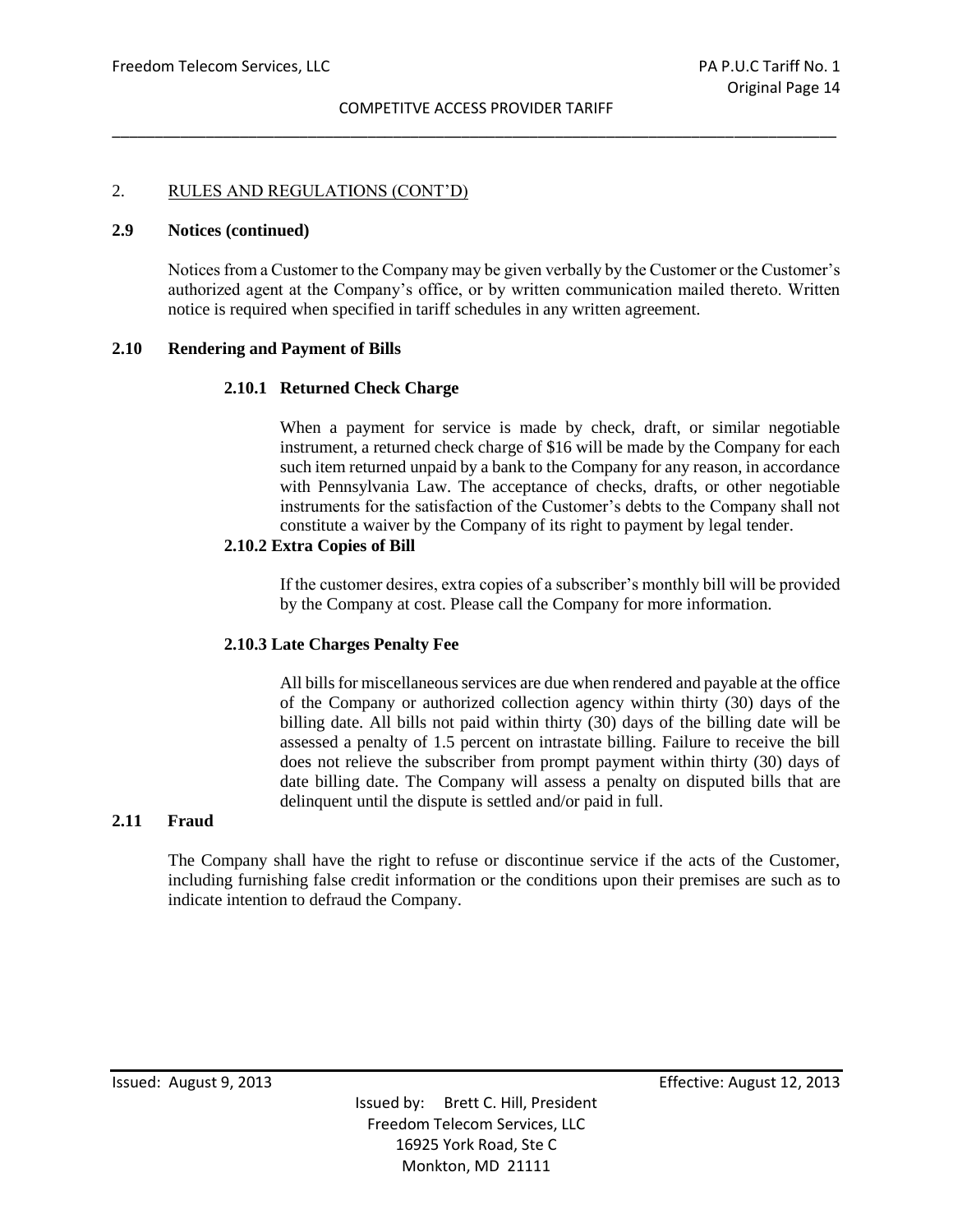## **2.12 Non-Compliance with the Company's Rules**

The Company may discontinue service if a customer fails to comply with any of the rules herein.

### **2.13 Installation and Termination**

Service is installed upon mutual agreement between the Subscriber and the Company. The agreement will determine terms and conditions of installation, termination of service, any applicable sales commission structure, and sales commission payment schedule. The service agreement does not alter rates specified in the tables and schedules contained in this tariff.

## **2.14 Ownership of Equipment**

Equipment furnished by the Company on the premises of a subscriber is the property of the Company. Title to all equipment provided by the Company under these regulations remains with the Company. Prior written permission from the Company is required before any assignment or transfer. All regulations and conditions contained in this tariff shall apply to all such permitted assignees or transferees, as well as all conditions for service.

#### **2.15 Taxes**

All state and local taxes (i.e., gross receipts tax, sales tax, municipal utilities tax) are listed as separate line items and are not included in the quoted rates.

## **2.16 Minimum Service Period**

The minimum service period for service is one twelve-month period. This information will be disclosed in a written contract or service agreement.

#### **2.17 Inspection, Testing and Adjustment**

The Company may, upon reasonable notice, make such tests and inspections as may be necessary to determine whether the requirements of this tariff are being complied with in the installation, operation, or maintenance of the Customer's or the Company's equipment. The Customer shall make such facilities or equipment available to the Company for testing and inspecting upon reasonable notice. The Company may interrupt the service at any time, without penalty to itself, because of departure from any of these requirements. No interruption allowance will be granted for the time during which such tests and adjustments are made.

Issued: August 9, 2013 Effective: August 12, 2013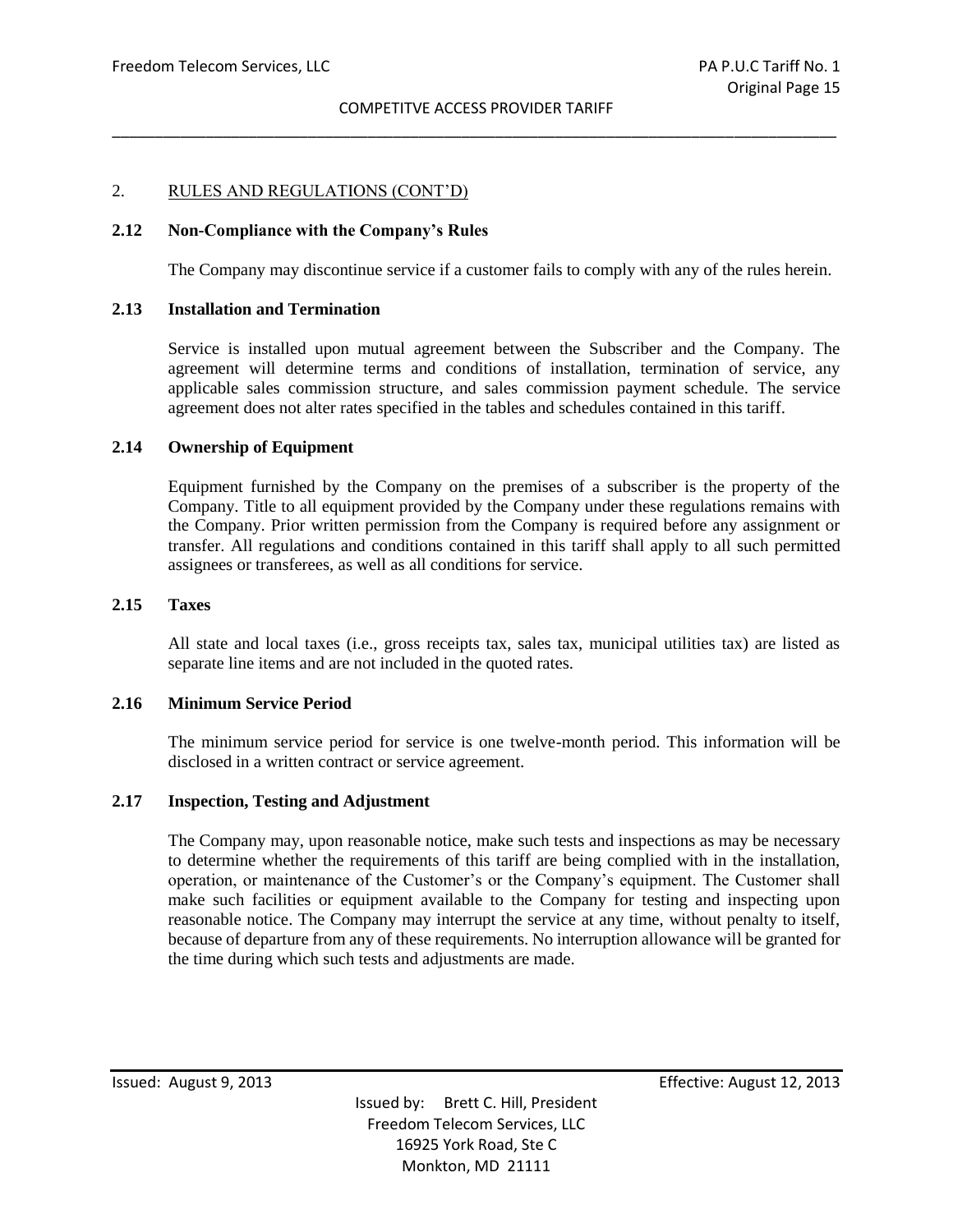## 2. RULES AND REGULATIONS (CONT'D)

#### **2.18 Special Contracts**

In compliance with laws of the State of Pennsylvania and the Public Utilities Commission's Rules and Regulations, the Company may, in appropriate circumstances, enter into contracts with specific customers for service on the basis of negotiated rates.

#### **2.19 Applicable Rates and Charges**

The rates and charges applicable at any given time will be specified in the appropriate rate section and filed with the Pennsylvania Public Utilities Commission by the Company.

The Company will furnish new rate pages reflecting any changes in rates and charges to the Pennsylvania Public Utilities Commission.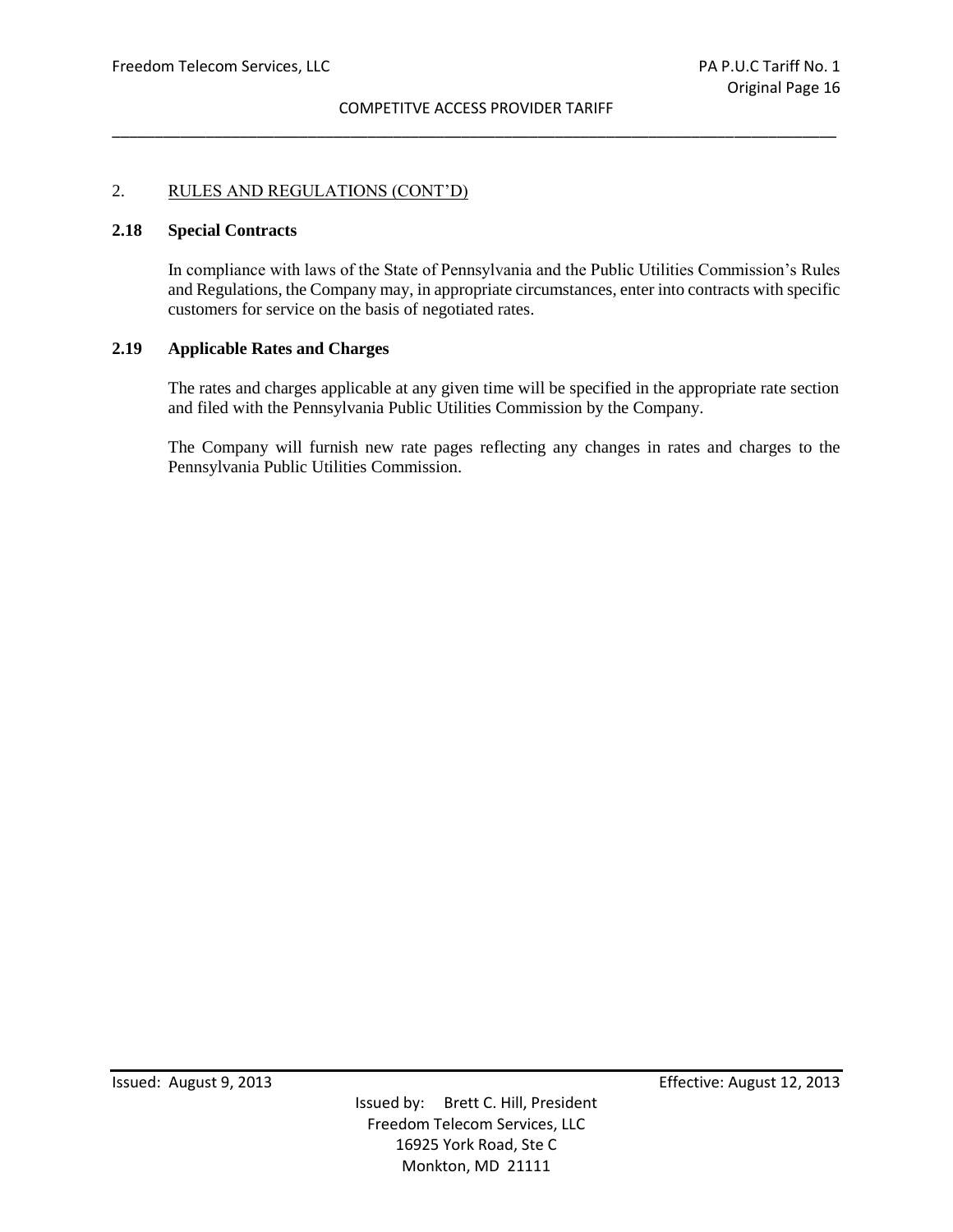### 3. SERVICE OFFERINGS

### **3.1. Dedicated Access Services**

Dedicated Access Services consist of the services offered pursuant of this section, either individually or in combination. Each service is offered independently of the other. Service is offered via the Carrier's facilities for the transmission of one-way and two-way communications, unless noted.

## **3.1.1 Dark Fiber Service**

Dark Fiber facilities shall normally be installed using single mode, fiber optic facilities suitable for provisioning point-to-point communications, transmitting at Customer specified bandwidths. Multimode fiber, at the Customer's request, may be used depending upon the facilities availability. These Dark Fiber facilities are available only where sufficient facilities are provided in Company's network, and charges will be provided on an ICB, as filed with the Pennsylvania PUC. Dark fiber will be offered in capacities of one strand and above, with fiber terminating on a standard optical patch panel. As Company does not provide the electronics, Company cannot test and monitor the facilities. When available, pricing will be on a per strand per mile basis.

When provided the type of facility and the route of the facility will be determined by the Company. Company makes no guarantee or warranty of the suitability of Dark Fiber for the purposes intended by the Customer.

## **3.1.2. Ethernet Services (10 Mbps –1 Gbps)**

This service consists of a Ethernet channel with transmission ranging from 10 Mbps to 1 Gbps of data available on a 24 hours per day, 7 days per week basis between two or more points.

#### **3.2. Individual Case Basis (ICB) Arrangements**

- **3.2.1.** Individual Case Basis (ICB) arrangements will be developed on a case-by-case basis in response to a bona fide business customer or prospective business customer to develop a competitive bid for a service offered under this tariff. Rates quoted in response to such competitive requests may be different than those specified for such services in this tariff. ICB rates will be offered to the business customer in writing and on a nondiscriminatory basis.
- **3.2.2** Rates quoted in response to requests for ICB Arrangements may be different than those specified for the services identified in this tariff. The Customer has thirty (30) days after receiving the ICB rates to order the service requested at the rates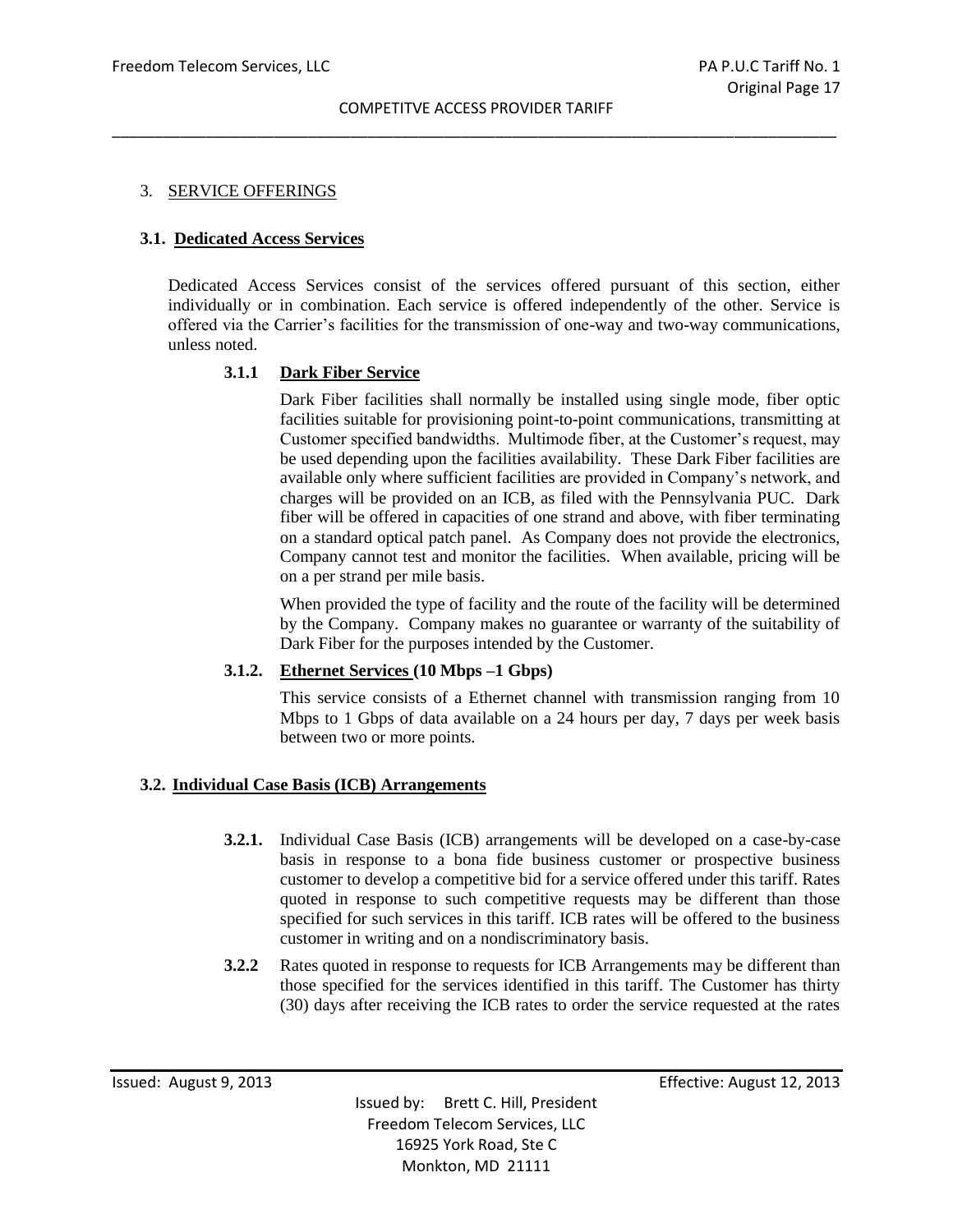quoted by the Company. Individual Case Basis contracts and rates will be filed with Commission upon request.

Issued by: Brett C. Hill, President Freedom Telecom Services, LLC 16925 York Road, Ste C Monkton, MD 21111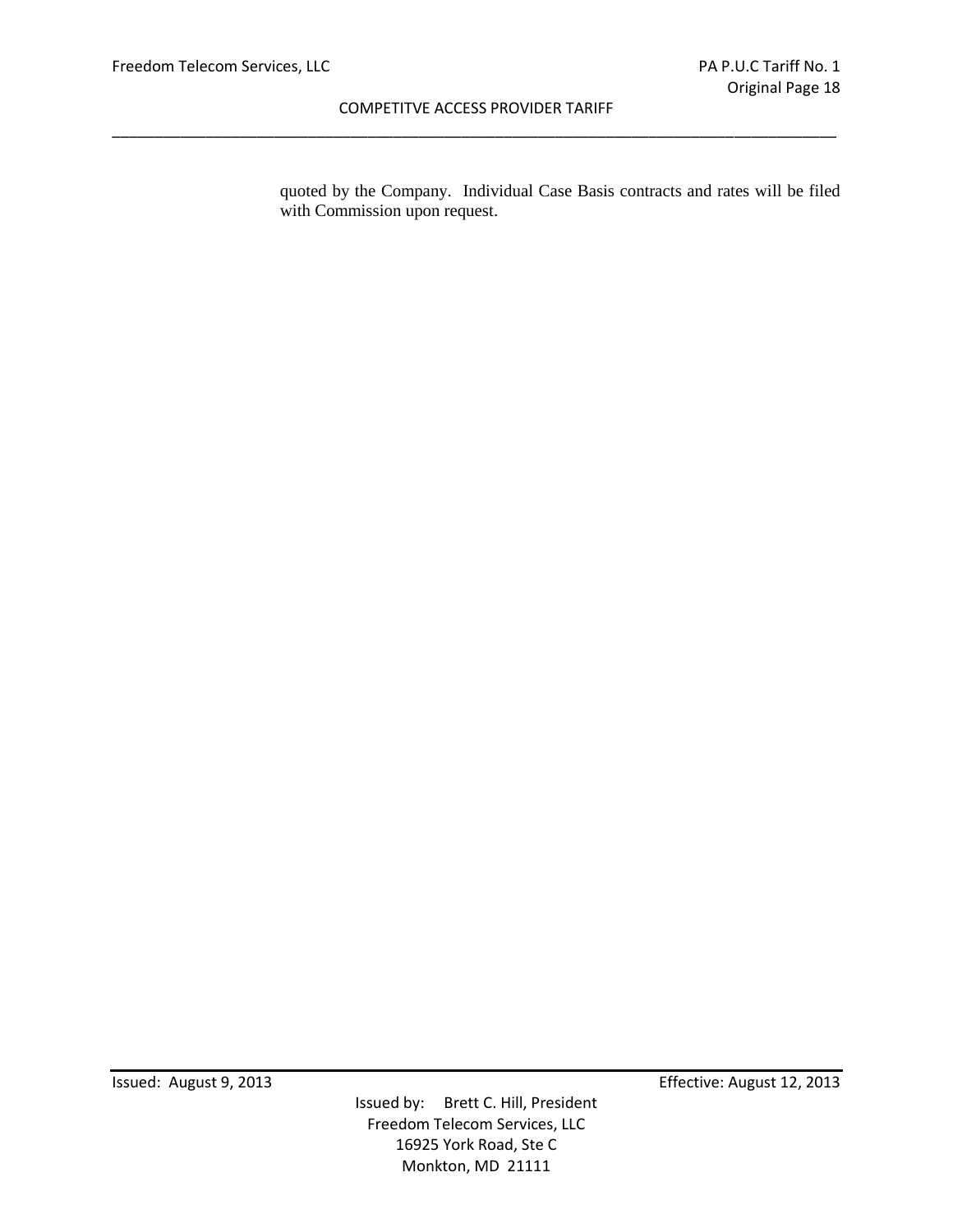### 4. RATES AND CHARGES

#### **4.1. Rate Elements**

Non-recurring and monthly recurring rates apply for each Dedicated Service furnished by the Carrier. Monthly recurring rates vary according to the time period for which the Customer commits to take the service. Unless otherwise noted, three standard rate elements are used in calculating the monthly recurring rate for each service: carrier (LEC) end offices or customer premises. This rate element applies per fixed circuit endpoint.

### **4.2 Ethernet Rates**

This service consists of an Ethernet channel available on a 24 hour per day, 7-day per week basis between two points, up to 10 miles apart. This is a 3- year minimum service period for each Ethernet channel.

| <b>Ethernet Channel</b>   | 3 Years    | 5 Years    | <b>Installation</b> |
|---------------------------|------------|------------|---------------------|
| <b>10 Mbps Transport</b>  | \$1,880.00 | \$1,510.00 | \$2,900.00          |
| <b>100 Mbps Transport</b> | \$2,910.00 | \$2,410.00 | \$2,900.00          |
| 1 Gbps Transport          | \$5,900.00 | \$5,150.00 | \$2,900.00          |

# **4.3 Dark Fiber Rates**

This service consists of individual strands of single mode fiber available on a 24 hour per day, 7 day per week basis between two points, within the Carrier's network. This is a 5 - year minimum service period for each dark fiber segment.

| <b>Dark Fiber</b>          | 5 Years    | <b>10 Years</b> | <b>Installation</b> |
|----------------------------|------------|-----------------|---------------------|
| <b>Per Strand Per Mile</b> | \$1,575.00 | \$1,050         | \$7,875.00          |